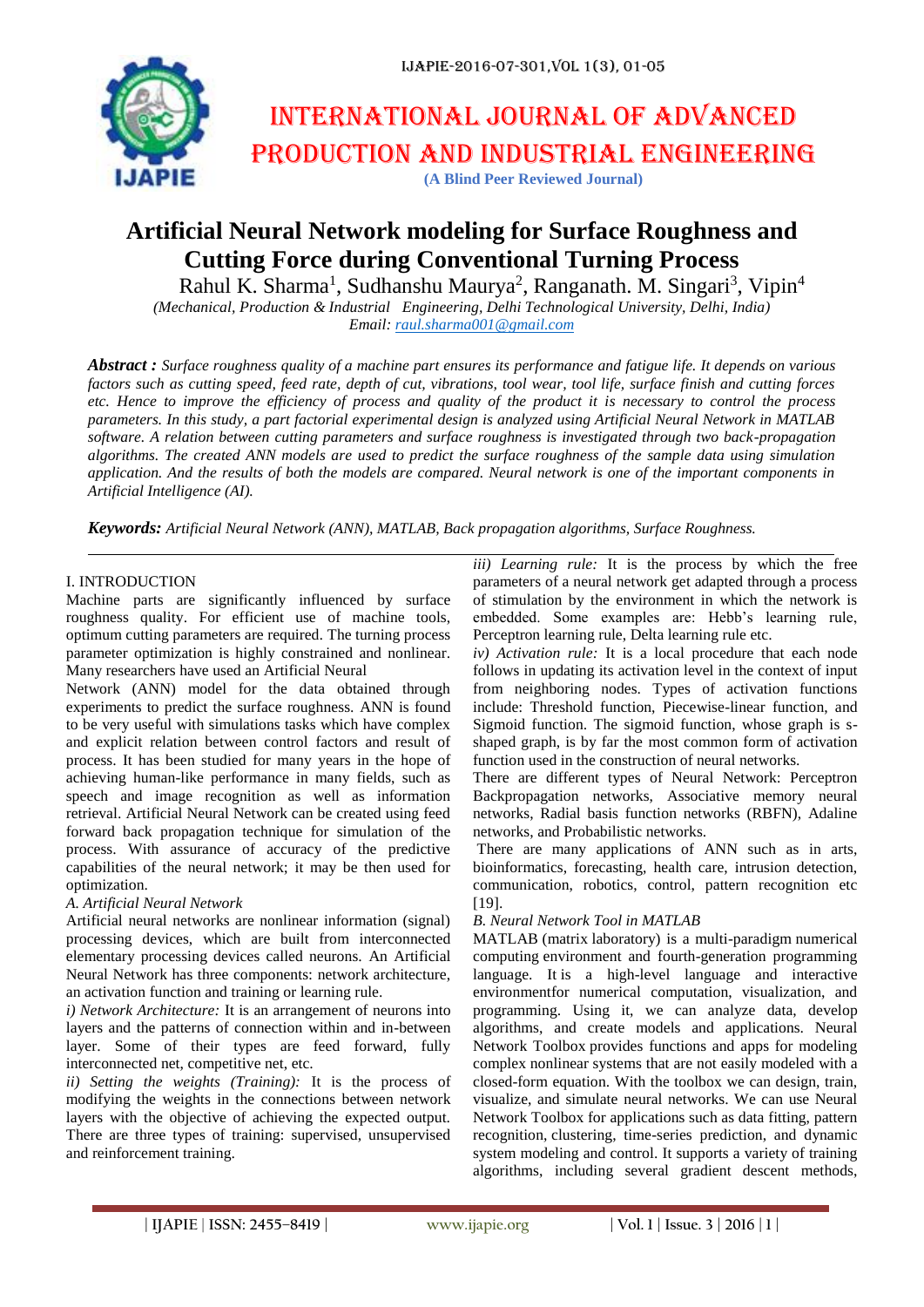conjugate gradient methods, the Levenberg-Marquardt algorithm (LM), and the resilient Backpropagation algorithm (Rprop). The toolbox's modular framework let us quickly develop custom training algorithms that can be integrated with built-in algorithms. While training neural network, we can use error weights to define the relative importance of desired outputs, which can be prioritized in terms of sample, time step (for time-series problems), output element, or any combination of these. We can access training algorithms from the command line or via apps that show diagrams of the network being trained and provide network performance plots and status information to help us monitor the training process.

#### *C. Network design steps*

There are standard steps for designing neural networks to solve problems in four application areas: function fitting, pattern recognition, clustering, and time series analysis. The work flow for any of these problems has seven primary steps. (Data collection in step 1, while important, generally occurs outside the MATLAB environment).

- 1. Collect data
- 2. Create the network
- 
- 3. Configure the network<br>4. Initialize the weights a 4. Initialize the weights and biases
- 5. Train the network
- 6. Validate the network
- 7. Use the network

Neural Network tool is one of the applications of MATLAB in which one can manage data and cancreate a Neural Network by using different algorithms. It is a data manager in which one can customize a network by choosing number of hidden layer, number of neurons and also training parameters can be changed during training of the network

Using the NN tool:

- 1. Import the input and target variables into the MATLAB workspace.
- 2. Open the NN tool and import the above chosen variables into this data manager.
- 3. Then click NEW to create a new network. Select network properties and layer properties according to use and create it.
- 4. Open the network and select training parameters.
- 5. Train the network and plot regression graph. After several attempts, when the desired graph appears, stop the training.
- 6. Simulation can be performed by providing a sample to the network and getting the predicted values.
- 7. Export all the variables to the MATLAB workspace and close the NN tool.

# II. LITERATURE REVIEW

Ranganath M. S. et al, "Experimental Investigation of Surface Roughness and Cutting Force on Conventional Dry Turning of Aluminium (6061) " June 2015 [17], has scrutinized the effect of the cutting speed, feed rate and depth of cut on surface roughness, in turning of Aluminium (6061). Design of experiments (DOE) were conducted for the analysis of the influence of the turning parameters on the surface roughness by using Taguchi design and then followed by optimization of the results using Analysis of Variance

(ANOVA) to find minimum surface roughness. The study concluded that the optimum surface roughness was reached when the feed rate and depth of cut were set as low as possible.

Durmus Karayel, "Prediction and control of surface roughness in CNC lathe using artificial neural network" (2009) [7],has used neural network approach for the prediction and control of surface roughness in a computer numerically controlled (CNC) lathe. A feed forward multilayered neural network was developed and the network model was trained using the scaled conjugate gradient algorithm (SCGA), which is a type of back-propagation. The adaptive learning rate was used. He concluded that the appropriate cutting parameters can be determined for a desired value of surface roughness.

Diwakar Reddy V. et al, "ANN Based prediction of Surface Roughness in Turning", December 2011[6] have carried out machining process on Mild steel material in dry cutting condition in a lathe machine and surface roughness was measured using Surface Roughness Tester. To predict the surface roughness, an artificial neural network (ANN) model was designed through back propagation network for the data obtained. Comparison of the experimental data and ANN results showed that there is no significant difference and ANN was used confidently.

Ranganath M S ,et al [15] "Optimization of Surface Roughness and Material Removal Rate on Conventional Dry Turning of Aluminium (6061)" In this paper Taguchi's (DOE) approach is used to analyze the effect of process on Surface Roughness of Aluminium 6061 work material. The first objective was to demonstrate by the use of Taguchi parameter design in order to identify the optimum surface roughness with particular combination of cutting parameters and a systematic procedure using Taguchi design in process design of turning operations. The second was to determine the optimum combination of process parameters more accurately by investigating the relative importance of process parameters using ANOVA. The obtained results are analyzed using Minitab software. The optimal combination process parameters for minimum surface roughness are obtained at 710 rpm, 0.2 mm/rev and 0.2mm. Also find that Speed is the most critical parameter when finish is the criterion.

TugrulOzel et al, [22] studied the effects of tool corner design on the surface finish and productivity in turning of steel parts. Surface finishing has been investigated in finish turning of AISI 1045 steel using conventional and wiper (multi-radii) design inserts. Multiple linear regression models and neural network models have been developed for predicting surface roughness, mean force and cutting Power. The Levenberg-Marquardt method was used together with Bayesian regularization in training neural networks in order to obtain neural networks with good generalization capability. Neural network based predictions of surface roughness were carried out and compared with a non-training experimental data. These results showed that neural network models are suitable to predict surface roughness patterns for a range of cutting conditions in turning with conventional and wiper inserts.

IlhanAsiltürk a, Mehmet Çunkas [8] used Artificial neural networks (ANN) and multiple regression approaches to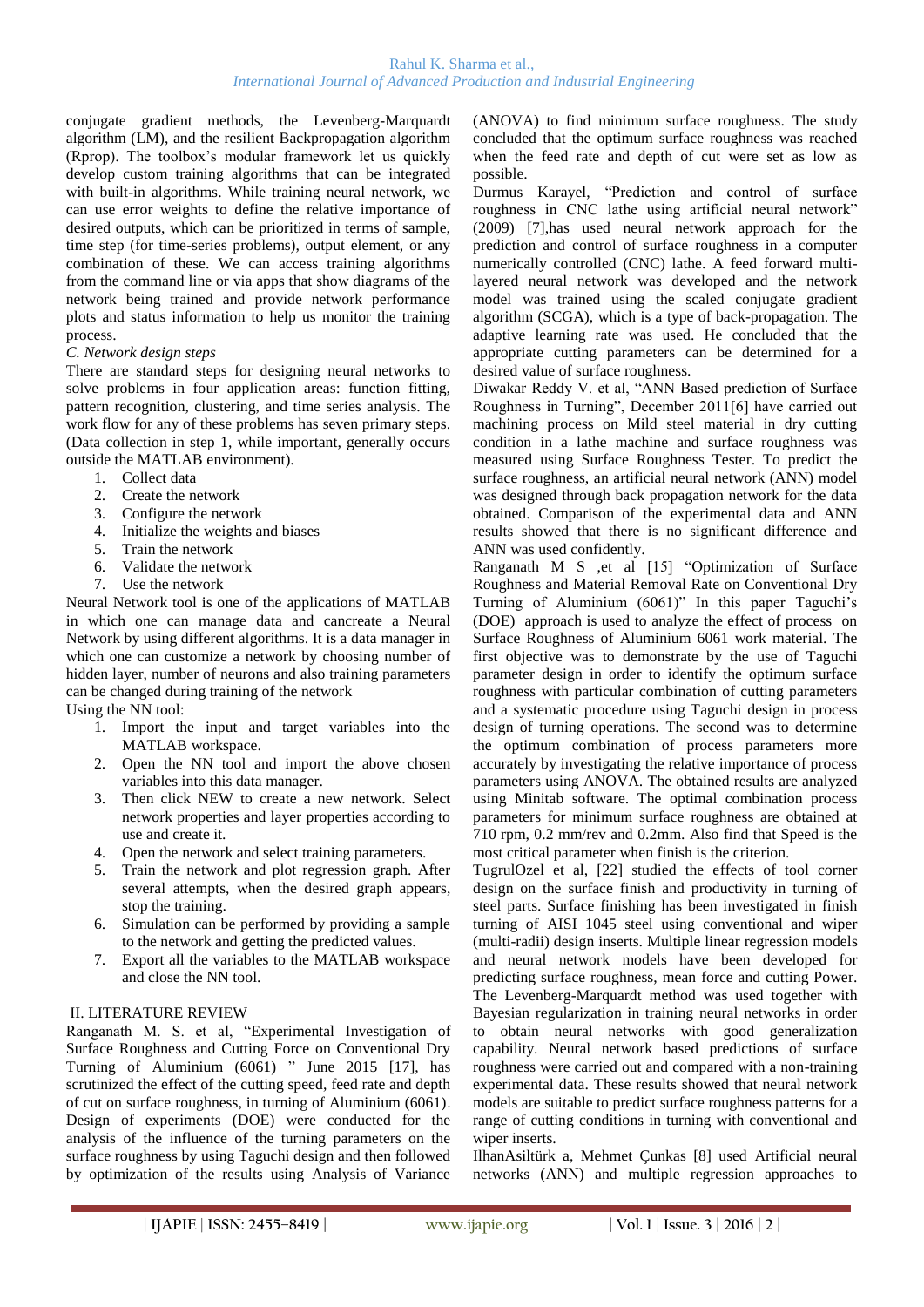model the surface roughness of AISI 1040 steel. Full factorial experimental design is implemented to investigate the effect of the cutting parameters (i.e. cutting speed, feed rate, and depth of cut) on the surface roughness. In order to predict the surface roughness, the second-order regression equation can be expressed as:  $R_a = \beta_0 + \beta_1$ .  $V + \beta_2$ .  $f + \beta_3$ .  $a + \beta_4$ .  $V^2$  +  $β_5$ .  $f^2 + β_6$ .  $a^2 + β_7$ . V.  $f + β_8$ . V.  $a + β_9$ . a. f

Multilayer perception (MLP) architecture with backpropagation algorithm having two different variants is used in neural network. The back-propagation learning algorithms such as scaled conjugate gradient (SCG) and Levenberg– Marquardt (LM) were used to update the parameters in feed forward single hidden layers. The Logsig processing function and single hidden layer had been used. A trial and error scheme had been used to determine the appropriate number of hidden neurons.

Ranganath M S, et al, [14] analyzed surface roughness of Aluminium (6061) through neural network model. To predict the surface roughness, neural network model was designed through Multilayer Perceptron network for the data obtained. The predicted surface roughness values computed from ANN were compared with experimental data and the results obtained showed that neural network model is reliable and accurate for solving the cutting parameter optimization. They concluded that the appropriate cutting parameters can be determined for a desired value of surface roughness. For the analysis the experimental data has been retrieved from Ranganath M.S, et al , "Experimental Investigation of Surface Roughness And Cutting Force on Conventional Dry Turning of Aluminium (6061)" International Journal of modern Engineering Research, volume 5. The objective of this paper is to optimize the cutting parameters for obtaining minimum surface roughness. Taguchi techniques and ANN have been employed for the analysis. Further comparison has been performed based on the result obtained from two techniques.

#### III. NETWORK MODELING AND DATA ANALYSIS

TABLE 1: Network Parameters

Two Neural Network architectures are created using NN Tool in MATLAB software. Training parameters used in NN Tool are given in Table 1:

| 111000 1.1, et music 1 di dinviere |                  |                  |  |  |
|------------------------------------|------------------|------------------|--|--|
| <b>Parameters</b>                  | Network 1        | <b>Network 2</b> |  |  |
| <b>Network Type</b>                | forward<br>Feed  | forward<br>Feed  |  |  |
|                                    | back propagation | back propagation |  |  |
| <b>Training</b>                    | Levenberg        | Scaled Conjugate |  |  |
| function                           | Marquardt (LM)   | Gradient (SCG)   |  |  |
| <b>Learning</b>                    | <b>LEARNGDM</b>  | <b>LEARNGDM</b>  |  |  |
| function                           |                  |                  |  |  |
| <b>Performance</b>                 | <b>MSE</b>       | <b>MSE</b>       |  |  |
| function                           |                  |                  |  |  |
| <b>Transfer</b>                    | LOGSIG           | <b>LOGSIG</b>    |  |  |
| function                           |                  |                  |  |  |
| of<br><b>Number</b>                | $\mathcal{D}$    | $\mathfrak{D}$   |  |  |
| <b>layers</b>                      |                  |                  |  |  |
| <b>Number</b><br>of                | 8                | 8                |  |  |
| neurons                            |                  |                  |  |  |

A part factorial experimental design is analyzed through these networks. This part data is taken from the paper Ranganath M. S. et al, "Experimental Investigation of Surface Roughness and Cutting Force on Conventional Dry Turning of Aluminium (6061)" [17] (Table 2):

| TABLE 2: Data [17] |  |  |
|--------------------|--|--|
|                    |  |  |

| <b>DOC</b> | <b>SPEED</b> | <b>FEED</b> | <b>ROUGHNESS</b> |
|------------|--------------|-------------|------------------|
| 0.6        | 156          | 0.05        | 2.2              |
| 0.6        | 289          | 0.1         | 3.21             |
| 0.6        | 409          | 0.15        | 4.25             |
| 1.2        | 156          | 0.05        | 1.77             |
| 1.2        | 289          | 0.1         | 2.46             |
| 1.2        | 409          | 0.15        | 3.99             |
| 1.8        | 156          | 0.05        | 2.53             |
| 1.8        | 289          | 0.1         | 2.95             |
| 1.8        | 409          | 0.15        | 3.64             |

The depth of cut, cutting speed and feed rate are taken as input and roughness values are taken as target values. The network is trained till the regression plot of the particular network fits the ideal line. After the final training, the outputs & errors are recorded separately for each network.

#### *A. Simulation*

A sample data (Table 3) is fed to each network and the predicted surface roughness values are recorded for both the network

#### TABLE 3: Sample data

| <b>DOC</b>     | <b>SPEED</b> | <b>FEED</b> |
|----------------|--------------|-------------|
| $\mathbf{1.2}$ | 409          | 0.10        |
| 1.8            | 156          | 0.15        |

# IV. RESULTS AND OBSERVATIONS

The network predicted values and errors for Network 1and 2 are recorded in Table 4 and Table 5 respectively:

#### TABLE 4: Results of Network 1

| <b>Roughness</b> | <b>NN Results</b> | <b>Square</b><br><b>Mean</b><br><b>Error</b> |  |
|------------------|-------------------|----------------------------------------------|--|
| 2.2              | 2.200091          | $-9.12E-05$                                  |  |
| 3.21             | 3.226223          | $-0.01622$                                   |  |
| 4.25             | 4.249567          | 0.000433                                     |  |
| 1.77             | 1.783154          | $-0.01315$                                   |  |
| 2.46             | 2.530367          | $-0.07037$                                   |  |
| 3.99             | 3.990957          | $-0.00096$                                   |  |
| 2.53             | 1.773487          | 0.756513                                     |  |
| 2.95             | 3.056848          | $-0.10685$                                   |  |
| 3.64             | 3.639946          | 5.41E-05                                     |  |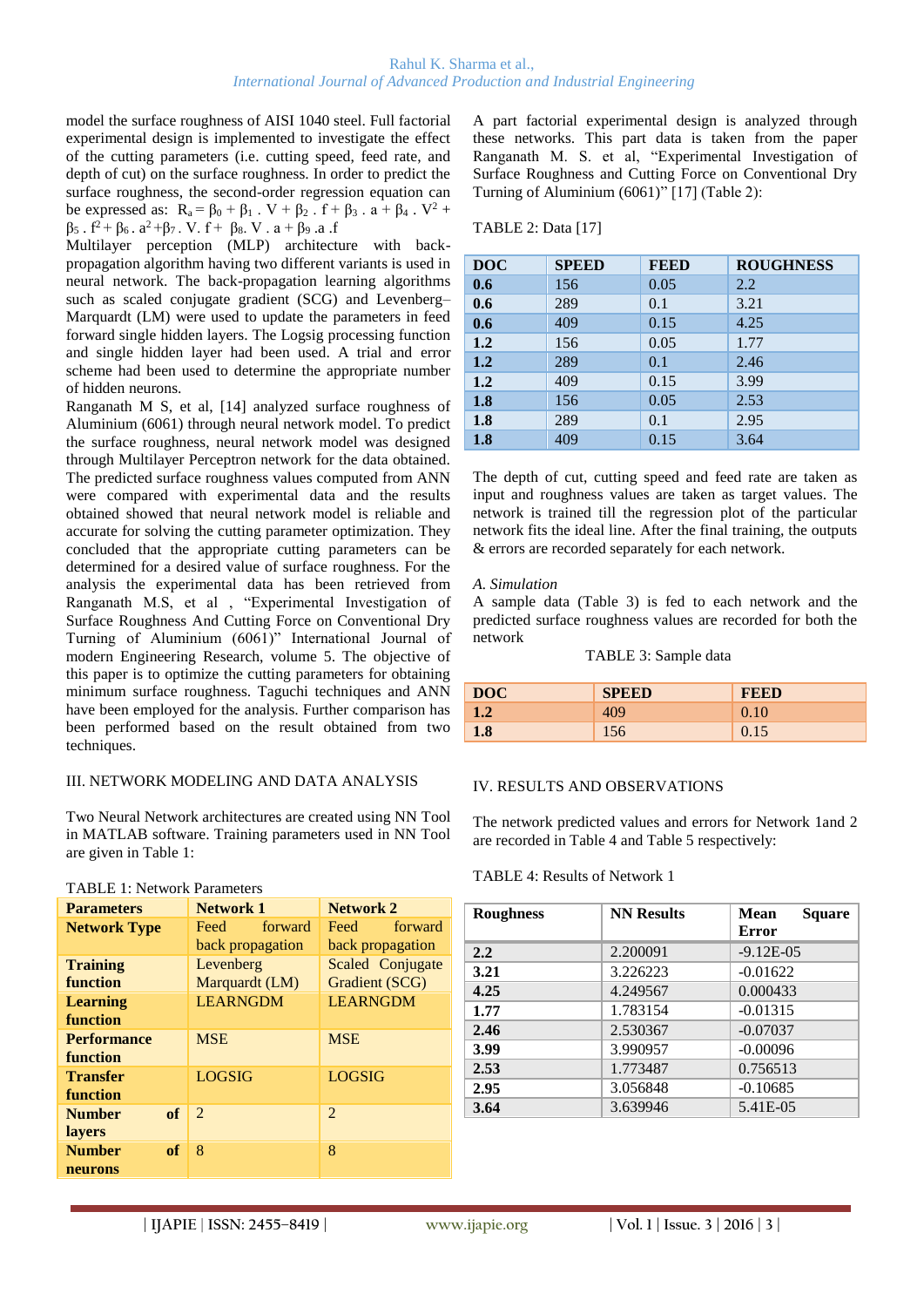#### Rahul K. Sharma et al., *International Journal of Advanced Production and Industrial Engineering*

#### TABLE 5: Results of Network 2

| <b>Roughness</b> | NN results | <b>Square</b><br><b>Mean</b> |  |
|------------------|------------|------------------------------|--|
|                  |            | Error                        |  |
| 2.2              | 2.1494     | 0.050577                     |  |
| 3.21             | 3.1983     | 0.011681                     |  |
| 4.25             | 4.2064     | 0.043572                     |  |
| 1.77             | 1.8666     | $-0.09657$                   |  |
| 2.46             | 2.4567     | 0.003333                     |  |
| 3.99             | 3.8584     | 0.131588                     |  |
| 2.53             | 2.4893     | 0.040664                     |  |
| 2.95             | 2.9596     | $-0.00959$                   |  |
| 3.64             | 3.8103     | $-0.17027$                   |  |

Regression plots of both the networks are given below:



Fig 1: Regression plot of Network 1



Fig 2: Regression plot of Network 2

The simulation results of both the networks, for sample data, are recorded in Table 6:

TABLE: 6 Simulation results

| 111223. v Dhinanuvii 1090.00 |              |             |                |                                      |
|------------------------------|--------------|-------------|----------------|--------------------------------------|
| DOC                          | <b>SPEED</b> | <b>FEED</b> | <b>Network</b> | <b>Network</b><br>$\mathbf{\hat{z}}$ |
| 1.2                          | 409          | 0.10        | 3.6013         | 3.981456                             |
| 1.8                          | 156          | 0.15        | 2.6891         | 4.043552                             |

#### *A. Observations:*

- 1. There are very minimum errors between the experimental values and the network results.
- 2. Both the Neural Network models predicted the roughness values close to the experimental values.
- 3. Regression plots of both the networks nearly fit the ideal line.
- 4. Mean square error values of Network 1 i.e. of LM algorithm are somewhat lower than the values of SCG algorithm based Network.
- 5. Simulation results of both the Networks are within the appropriate range.

It can be observed that in the sample data only the feed rate is varied and speed & depth of cut is kept same as of the experimental data. Surface roughness increases with feed and vice-versa. So, in this regard, it can be observed that the Simulation results of Network 1 are closer to the experimental roughness values as compared to the Network 2 results.

# V. CONCLUSIONS

- 1. With Neural Network, designed with the network parameters (Table1), accurate results can be obtained.
- 2. Although both the Networks show very minimum errors between the experimental and Network predicted values but by observing simulation results, it can be concluded that the LM algorithm based network is more accurate than the SCG based Neural Network in predicting surface roughness values.
- 3. By analyzing surface roughness values at different cutting parameters, an optimum cutting parameter can be obtained at which the surface roughness would be minimum.
- 4. NN Tool in MATLAB is a precise application for predicting surface roughness.

# **REFERENCES**

[1] A.V.N.L. Sharma, P. SatyanarayanaRaju, A. Gopichand, K. V. Subbaiah, "Optimization of cutting parameters on mild steel with HSS & cemented carbide tipped tools using ANN", International Journal of Engineering and Innovative Technology (IJRET) volume 1, March 2013, issue: 3.